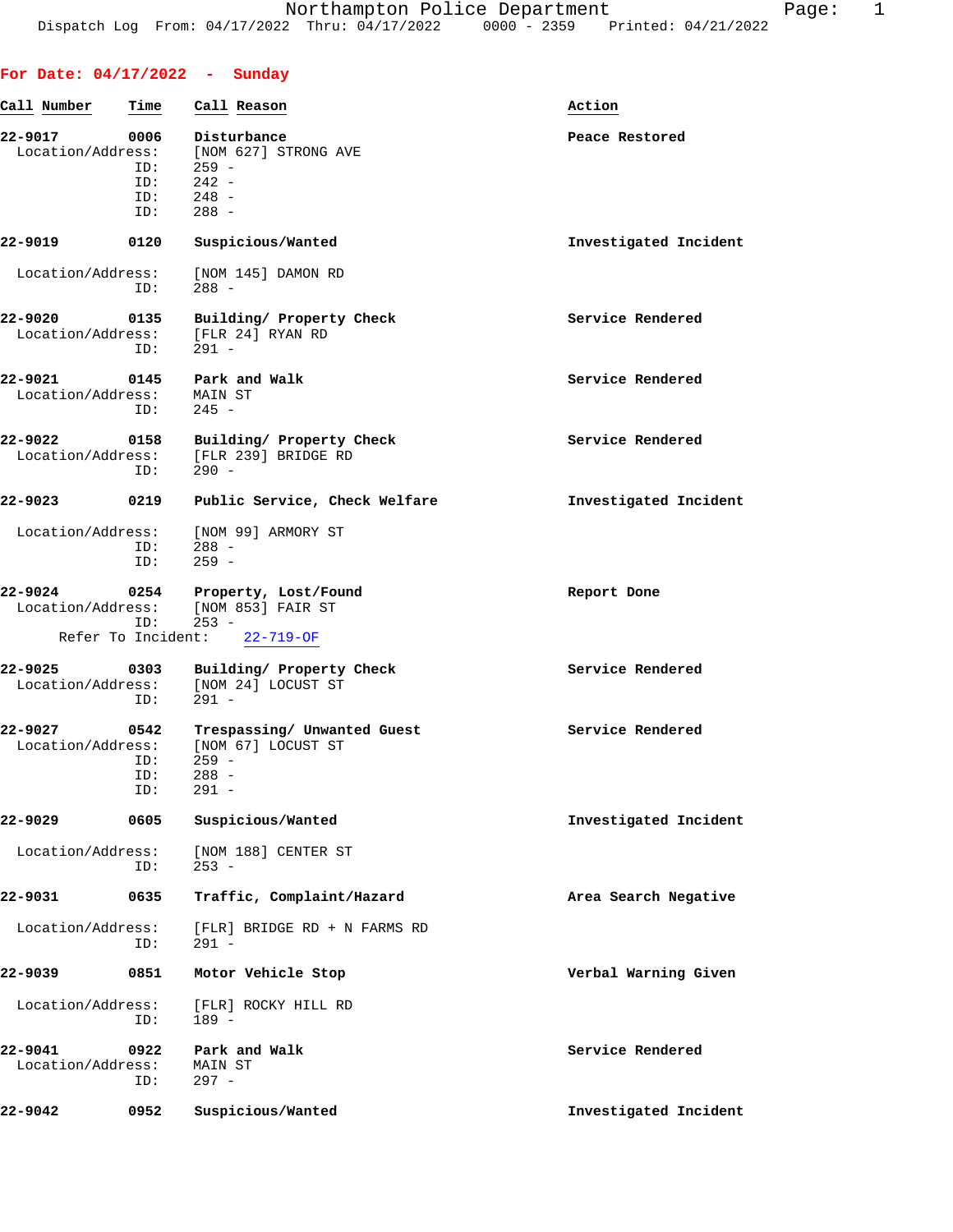|                              |                          | Northampton Police Department<br>Dispatch Log From: 04/17/2022 Thru: 04/17/2022 0000 - 2359 Printed: 04/21/2022 | 2<br>Page:                    |
|------------------------------|--------------------------|-----------------------------------------------------------------------------------------------------------------|-------------------------------|
|                              |                          |                                                                                                                 |                               |
| Location/Address:            | ID:                      | [NOM 9] FRUIT ST<br>$293 -$<br>$261 -$                                                                          |                               |
| 22-9045                      | 1019                     | Motor Vehicle Stop                                                                                              | Cite/ Warning Issued/ Traffic |
| Location/Address:            | ID:                      | PLEASANT ST + PEARL ST<br>$293 -$<br>$261 -$                                                                    |                               |
| 22-9046                      | 1044                     | Motor Vehicle Stop                                                                                              | Cite/ Warning Issued/ Traffic |
| Location/Address:            | ID:                      | [NOM 54] WEST ST<br>$293 -$<br>$261 -$                                                                          |                               |
| 22-9048                      | 1110                     | Alarm/ Burglar/ Holdup Panic                                                                                    | Investigated Incident         |
| Location/Address:            | ID:<br>ID:               | [NOM 254] KING ST<br>$197 -$<br>$262 -$                                                                         |                               |
| 22-9049                      | 1120                     | Trespassing/ Unwanted Guest                                                                                     | Investigated Incident         |
| Location/Address:            | ID:<br>ID:<br>ID:        | [NOM 36] STATE ST<br>$293 -$<br>$261 -$<br>197 -<br>$297 -$                                                     |                               |
| 22-9051<br>Location/Address: | 1143<br>ID:              | DISABLED MV<br>MT TOM RD<br>$201 -$                                                                             | Service Rendered              |
| 22-9055<br>Location/Address: | 1412<br>ID:<br>ID:       | Alarm/ Burglar/ Holdup Panic<br>[NOM 238] KING ST<br>$197 -$<br>$297 -$                                         | False Alarm                   |
| 22-9056<br>Location/Address: | 1413<br>ID:              | Suspicious/Wanted<br>SCHOOL ST<br>$197 -$                                                                       | Report Done                   |
|                              |                          | Refer To Incident: 22-720-OF                                                                                    |                               |
| 22-9057                      | 1415                     | City Ordinance Violation                                                                                        | Arrest Male 18yrs & Over      |
|                              | ID:                      | Location/Address: [NOM 188] CENTER ST<br>$293 -$<br>$261 -$                                                     |                               |
|                              |                          | Refer To Arrest: 22-142-AR<br>Additional Activity: 04/17/2022 1447 Eline-8276, Madison 0ther 1 Hrs 17 Min       |                               |
| 22-9058<br>Location/Address: | 1417<br>ID: 189 -<br>ID: | Alarm/ Burglar/ Holdup Panic<br>[NOM 677] TEXAS RD<br>297 -                                                     | False Alarm                   |
| 22-9059                      | 1427                     | Disturbance                                                                                                     | Investigated Incident         |
| Location/Address:            | ID:<br>ID:               | [NOM 2752] BRIDGE ST<br>$262 -$<br>$201 -$                                                                      |                               |
| 22-9060                      | 1555                     | Motor Vehicle Stop                                                                                              | Cite/ Warning Issued/ Traffic |
| Location/Address:            | ID:                      | HAWLEY ST<br>$298 -$<br>$242 -$                                                                                 |                               |
| 22-9061                      | 1556                     | Alarm/ Burglar/ Holdup Panic<br>Location/Address: [NOM 2036] LOCUST ST                                          | False Alarm                   |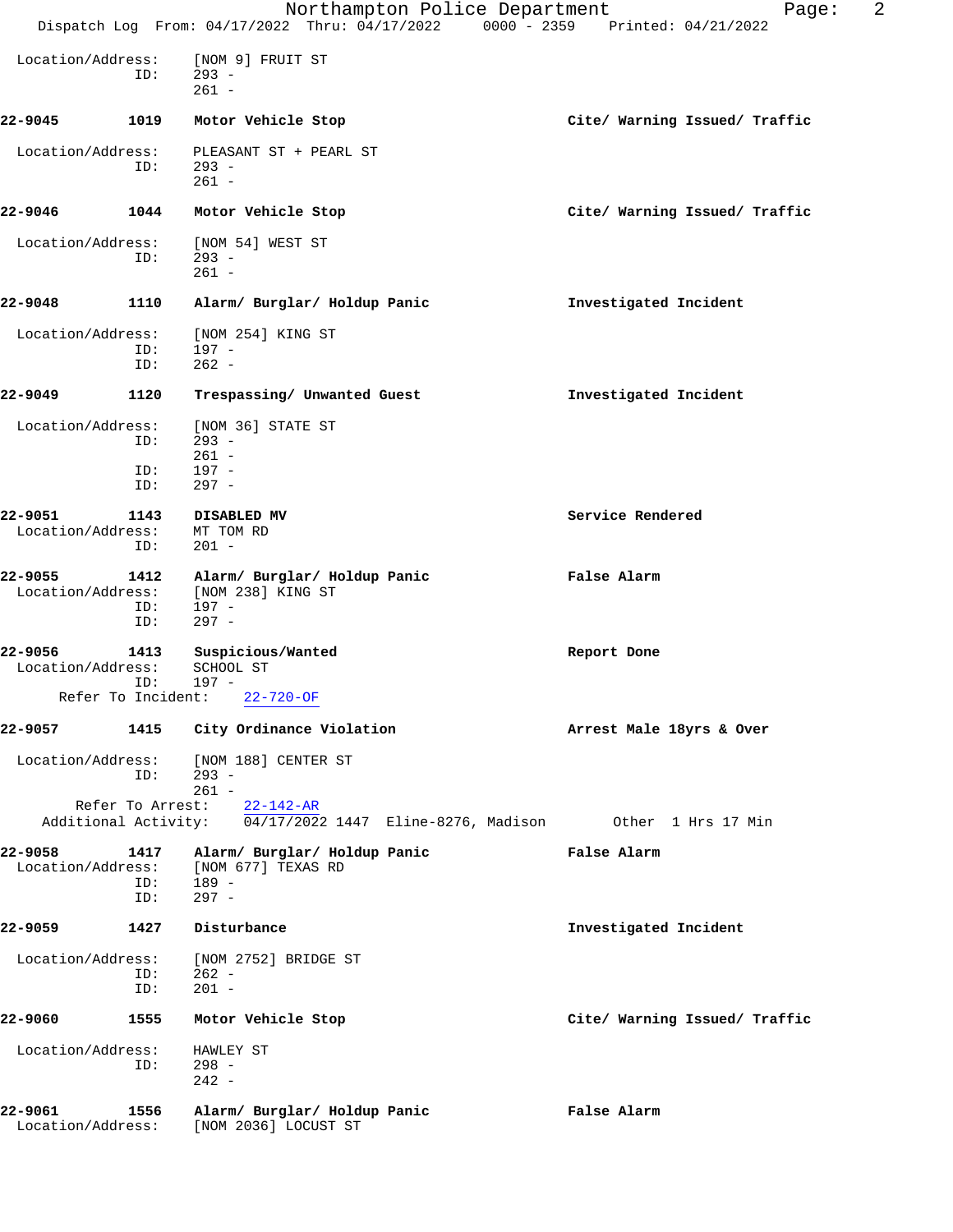|                              |                             | Northampton Police Department<br>Dispatch Log From: 04/17/2022 Thru: 04/17/2022 0000 - 2359 Printed: 04/21/2022 | 3<br>Page:                    |
|------------------------------|-----------------------------|-----------------------------------------------------------------------------------------------------------------|-------------------------------|
|                              | ID:<br>ID:                  | $248 -$<br>$210 -$                                                                                              |                               |
| 22-9063<br>Location/Address: | 1620<br>ID:                 | Alarm/ Burglar/ Holdup Panic<br>[NOM 309] PLEASANT ST<br>$298 -$<br>$242 -$                                     | False Alarm                   |
| 22-9064                      | ID:<br>1635                 | $245 -$<br>Motor Vehicle Stop                                                                                   | Verbal Warning Given          |
| Location/Address:            | ID:                         | [NOM 62] KING ST<br>$201 -$                                                                                     |                               |
| 22-9065                      | 1640                        | Suspicious/Wanted                                                                                               | Investigated Incident         |
| Location/Address:            | ID:                         | [NOM 1410] CRESCENT ST<br>$199 -$                                                                               |                               |
| 22-9066                      | 1642                        | Motor Vehicle Stop                                                                                              | Cite/ Warning Issued/ Traffic |
| Location/Address:            | ID:                         | [NOM 1743] CONZ ST<br>$245 -$                                                                                   |                               |
| 22-9067                      | 1649                        | Motor Vehicle Stop                                                                                              | Cite/ Warning Issued/ Traffic |
|                              | Vicinity of:<br>ID:         | [NOM 2639] PLEASANT ST<br>$298 -$<br>$242 -$                                                                    |                               |
| 22-9069                      | 1701                        | Motor Vehicle Stop                                                                                              | Cite/ Warning Issued/ Traffic |
| Location/Address:            | ID:<br>ID:                  | [NOM 378] PLEASANT ST<br>$245 -$<br>$298 -$<br>$242 -$                                                          |                               |
| 22-9070                      | 1711                        | Motor Vehicle Stop                                                                                              | Cite/ Warning Issued/ Traffic |
|                              | Vicinity of:<br>ID:         | [NOM 1058] EASTHAMPTON RD<br>$201 -$                                                                            |                               |
| 22-9074                      |                             | 1738 Motor Vehicle Stop                                                                                         | Verbal Warning Given          |
|                              | ID:                         | Vicinity of: PLEASANT ST + SHORT ST<br>$201 -$                                                                  |                               |
| 22-9075                      | 1741<br>Vicinity of:<br>ID: | Motor Vehicle Stop<br>[NOM 258] KING ST<br>$201 -$                                                              | Vehicle Towed                 |
| 22-9076                      | 1751                        | Public Service, Check Welfare                                                                                   | Area Search Negative          |
| Location/Address:            | ID:<br>EMS Unit:            | [NOM 1609] BURTS PIT RD<br>248 -<br>A04-Fire Ambulance                                                          |                               |
| 22-9077<br>Location/Address: | ID:                         | 1843 Traffic Accident<br>[FLR 1239] N MAIN ST<br>$120 -$<br>Refer To Incident: 22-721-OF                        | Report Done                   |
| 22-9079 22-                  | 1857                        | Alarm/ Burglar/ Holdup Panic                                                                                    | False Alarm                   |
|                              | ID:<br>ID:                  | Location/Address: [NOM 148] KING ST<br>199 -<br>$298 -$<br>$242 -$                                              |                               |
| 22-9081                      | 2001                        | Motor Vehicle Stop                                                                                              | Cite/ Warning Issued/ Traffic |
|                              |                             | Location/Address: [NOM 789] BRIDGE ST                                                                           |                               |